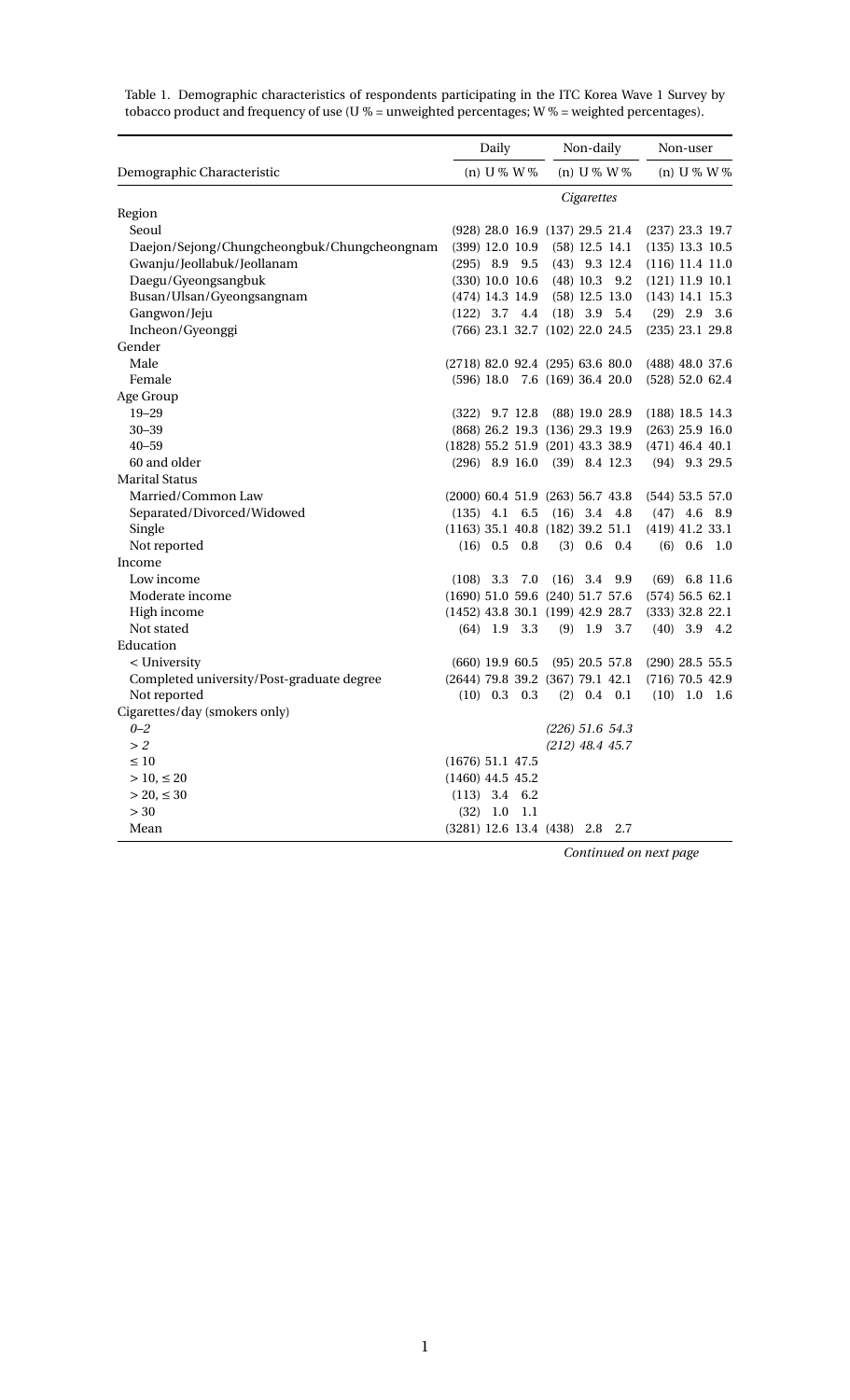Table 1. Continued.

|                                             |                   | Daily                          |                 |                                 | Non-daily     |                  |                                                     | Non-user       |                   |  |
|---------------------------------------------|-------------------|--------------------------------|-----------------|---------------------------------|---------------|------------------|-----------------------------------------------------|----------------|-------------------|--|
| Demographic Characteristic                  |                   | (n) $U\% W\%$                  |                 |                                 | (n) $U\% W\%$ |                  |                                                     |                | (n) $U\% W\%$     |  |
|                                             |                   | <b>Heated Tobacco Products</b> |                 |                                 |               |                  |                                                     |                |                   |  |
| Region                                      |                   |                                |                 |                                 |               |                  |                                                     |                |                   |  |
| Seoul                                       |                   |                                |                 | (488) 40.1 25.2 (228) 34.6 19.5 |               |                  | $(586)$ 20.1 19.2                                   |                |                   |  |
| Daejon/Sejong/Chungcheongbuk/Chungcheongnam | (112)             | 9.2                            | 9.2             | (65)                            | 9.9           | 8.5              |                                                     |                | $(415)$ 14.2 10.7 |  |
| Gwanju/Jeollabuk/Jeollanam                  | (94)              | 7.7                            | 7.0             | (51)                            | 7.7           | 9.3              | $(309)$ 10.6 10.8                                   |                |                   |  |
| Daegu/Gyeongsangbuk                         | (90)              | 7.4                            | 6.4             |                                 |               | $(64)$ 9.7 10.0  | $(345)$ 11.8 10.2                                   |                |                   |  |
| Busan/Ulsan/Gyeongsangnam                   | $(163)$ 13.4 14.1 |                                |                 |                                 |               | $(88)$ 13.4 12.5 | $(424)$ 14.5 15.2                                   |                |                   |  |
| Gangwon/Jeju                                |                   |                                | $(24)$ 2.0 4.0  |                                 |               | $(12)$ 1.8 3.3   | $(133)$ 4.6 3.8                                     |                |                   |  |
| Incheon/Gyeonggi                            |                   |                                |                 | (247) 20.3 34.1 (151) 22.9 36.7 |               |                  | $(705)$ 24.2 30.1                                   |                |                   |  |
| Gender                                      |                   |                                |                 |                                 |               |                  |                                                     |                |                   |  |
| Male                                        |                   |                                |                 |                                 |               |                  | (942) 77.3 93.4 (474) 71.9 90.4 (2085) 71.5 46.8    |                |                   |  |
| Female                                      |                   |                                |                 | $(276)$ 22.7 6.6 (185) 28.1 9.6 |               |                  | (832) 28.5 53.2                                     |                |                   |  |
| Age Group                                   |                   |                                |                 |                                 |               |                  |                                                     |                |                   |  |
| 19-29 years old                             | $(112)$ 9.2 13.3  |                                |                 |                                 |               | $(94)$ 14.3 18.6 | $(392)$ 13.4 14.3                                   |                |                   |  |
| 30-39 years old                             |                   |                                |                 | (391) 32.1 31.1 (207) 31.4 35.3 |               |                  | $(669)$ 22.9 16.2                                   |                |                   |  |
| 40-59 years old                             |                   |                                |                 |                                 |               |                  | (642) 52.7 52.3 (316) 48.0 41.8 (1542) 52.9 42.0    |                |                   |  |
| 60 years and older                          |                   |                                |                 |                                 |               |                  | (73) 6.0 3.3 (42) 6.4 4.2 (314) 10.8 27.5           |                |                   |  |
| <b>Marital Status</b>                       |                   |                                |                 |                                 |               |                  |                                                     |                |                   |  |
| Married/Common Law                          |                   |                                |                 |                                 |               |                  | (799) 65.6 57.7 (395) 59.9 52.1 (1613) 55.3 55.8    |                |                   |  |
| Separated/Divorced/Widowed                  |                   |                                | $(32)$ 2.6 2.6  |                                 |               | $(30)$ 4.6 6.0   | $(136)$ 4.7                                         |                | 8.5               |  |
| Single                                      |                   |                                |                 |                                 |               |                  | (384) 31.5 39.6 (233) 35.4 41.7 (1147) 39.3 34.6    |                |                   |  |
| Not reported                                |                   |                                | $(3)$ 0.2 0.2   |                                 |               | $(1)$ 0.2 0.2    |                                                     |                | $(21)$ 0.7 1.0    |  |
| Income                                      |                   |                                |                 |                                 |               |                  |                                                     |                |                   |  |
| Low income                                  | (20)              | 1.6                            | 2.9             |                                 | $(13)$ 2.0    | 3.0              | $(160)$ 5.5 10.9                                    |                |                   |  |
| Moderate income                             |                   |                                |                 |                                 |               |                  | (497) 40.8 46.7 (338) 51.3 53.6 (1669) 57.2 61.9    |                |                   |  |
| High income                                 |                   |                                |                 | (686) 56.3 49.2 (299) 45.4 42.3 |               |                  | $(999)$ 34.2 23.0                                   |                |                   |  |
| Not stated                                  |                   |                                | $(15)$ 1.2 1.1  |                                 |               | $(9)$ 1.4 1.2    |                                                     | $(89)$ 3.1 4.1 |                   |  |
| Education                                   |                   |                                |                 |                                 |               |                  |                                                     |                |                   |  |
| < University                                |                   |                                |                 | (148) 12.2 32.1 (110) 16.7 35.2 |               |                  | $(787)$ 27.0 57.0                                   |                |                   |  |
| Completed university/Post-graduate degree   |                   |                                |                 |                                 |               |                  | $(1068)$ 87.7 67.7 (543) 82.4 64.0 (2116) 72.5 41.6 |                |                   |  |
| Not reported                                | (2)               |                                | $0.2 \quad 0.2$ |                                 |               | $(6)$ 0.9 0.8    |                                                     | $(14)$ 0.5 1.4 |                   |  |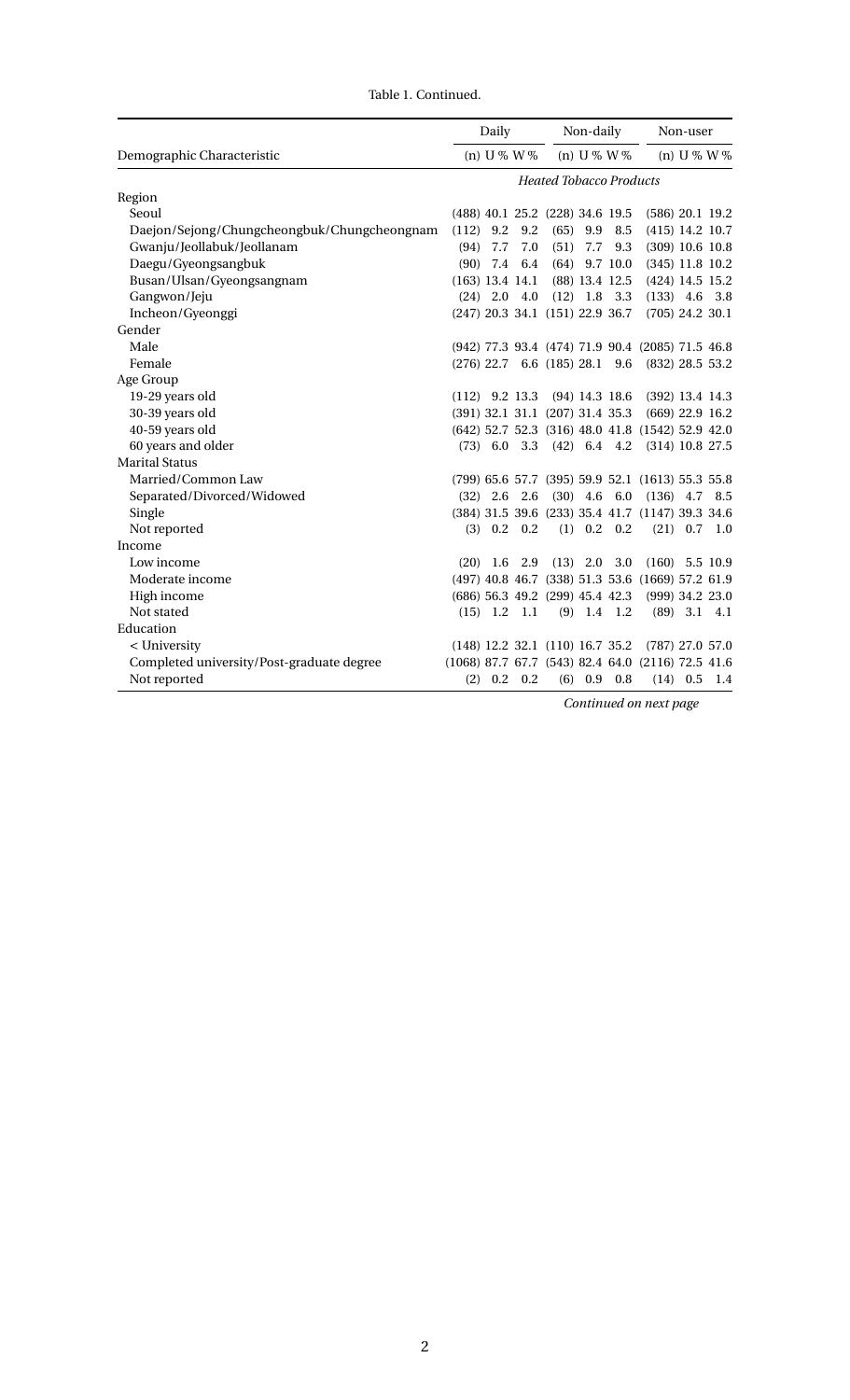|                                             | Daily                                 |                  |                  | Non-daily                           |                  |                  | Non-user                                               |                |          |
|---------------------------------------------|---------------------------------------|------------------|------------------|-------------------------------------|------------------|------------------|--------------------------------------------------------|----------------|----------|
| Demographic Characteristic                  |                                       | (n) $U\% W\%$    |                  |                                     | (n) $U\% W\%$    |                  |                                                        | (n) $U\% W\%$  |          |
|                                             | E-cigarettes/Nicotine Vaping Products |                  |                  |                                     |                  |                  |                                                        |                |          |
| Region                                      |                                       |                  |                  |                                     |                  |                  |                                                        |                |          |
| Seoul                                       |                                       |                  |                  | $(164)$ 40.1 23.6 $(161)$ 35.3 27.4 |                  |                  | $(977)$ 24.9 19.1                                      |                |          |
| Daejon/Sejong/Chungcheongbuk/Chungcheongnam | (40)                                  |                  | 9.8 11.2         |                                     | $(47)$ 10.3 10.3 |                  | $(505)$ 12.9 10.6                                      |                |          |
| Gwanju/Jeollabuk/Jeollanam                  | (30)                                  | 7.3              | 7.4              | (36)                                | 7.9              | 6.4              | $(388)$ 9.9 10.8                                       |                |          |
| Daegu/Gyeongsangbuk                         | (28)                                  | 6.8              | 9.9              | (37)                                | 8.1              | 9.9              | $(434)$ 11.0 10.2                                      |                |          |
| Busan/Ulsan/Gyeongsangnam                   |                                       |                  | $(53)$ 13.0 13.8 |                                     | $(67)$ 14.7      | 9.3              | $(555)$ 14.1 15.3                                      |                |          |
| Gangwon/Jeju                                |                                       | $(12)$ 2.9 4.3   |                  | (8)                                 | $1.8\,$          | 1.3              | $(149)$ 3.8 3.8                                        |                |          |
| Incheon/Gyeonggi                            |                                       |                  |                  | (82) 20.0 29.8 (100) 21.9 35.4      |                  |                  | (921) 23.4 30.2                                        |                |          |
| Gender                                      |                                       |                  |                  |                                     |                  |                  |                                                        |                |          |
| Male                                        |                                       |                  |                  |                                     |                  |                  | (290) 70.9 90.5 (320) 70.2 89.0 (2891) 73.6 47.0       |                |          |
| Female                                      |                                       |                  |                  |                                     |                  |                  | $(119)$ 29.1 9.5 $(136)$ 29.8 11.0 $(1038)$ 26.4 53.0  |                |          |
| Age Group                                   |                                       |                  |                  |                                     |                  |                  |                                                        |                |          |
| 19-29 years old                             |                                       | $(70)$ 17.1 30.0 |                  |                                     |                  | (80) 17.5 29.5   | $(448)$ 11.4 14.0                                      |                |          |
| 30-39 years old                             |                                       |                  |                  | $(157)$ 38.4 28.3 $(151)$ 33.1 30.8 |                  |                  | $(959)$ 24.4 16.4                                      |                |          |
| 40-59 years old                             |                                       |                  |                  |                                     |                  |                  | (169) 41.3 40.7 (207) 45.4 37.2 (2124) 54.1 42.2       |                |          |
| 60 years and older                          |                                       |                  |                  |                                     |                  |                  | (13) 3.2 0.9 (18) 3.9 2.4 (398) 10.1 27.4              |                |          |
| <b>Marital Status</b>                       |                                       |                  |                  |                                     |                  |                  |                                                        |                |          |
| Married/Common Law                          |                                       |                  |                  |                                     |                  |                  | (214) 52.3 34.9 (266) 58.3 42.2 (2327) 59.2 56.2       |                |          |
| Separated/Divorced/Widowed                  |                                       | $(19)$ 4.6 5.9   |                  | (7)                                 |                  | 1.5 1.4          | $(172)$ 4.4 8.5                                        |                |          |
| Single                                      |                                       |                  |                  |                                     |                  |                  | $(173)$ 42.3 58.8 $(182)$ 39.9 54.9 $(1409)$ 35.9 34.3 |                |          |
| Not reported                                |                                       |                  | $(3)$ 0.7 0.5    |                                     | $(1)$ 0.2        | 1.4              |                                                        | $(21)$ 0.5     | 1.0      |
| Income                                      |                                       |                  |                  |                                     |                  |                  |                                                        |                |          |
| Low income                                  |                                       | $(18)$ 4.4       | 7.7              | (13)                                | 2.9              | 5.8              | (162)                                                  |                | 4.1 10.8 |
| Moderate income                             |                                       |                  |                  |                                     |                  |                  | (189) 46.2 49.2 (222) 48.7 57.0 (2093) 53.3 61.8       |                |          |
| High income                                 |                                       |                  |                  |                                     |                  |                  | (195) 47.7 40.6 (216) 47.4 36.3 (1573) 40.0 23.3       |                |          |
| Not stated                                  |                                       |                  | $(7)$ 1.7 2.5    | (5)                                 |                  | 1.1 0.9          | $(101)$ 2.6 4.1                                        |                |          |
| Education                                   |                                       |                  |                  |                                     |                  |                  |                                                        |                |          |
| < University                                |                                       | $(77)$ 18.8 45.7 |                  |                                     |                  | $(84)$ 18.4 46.4 | $(884)$ 22.5 56.6                                      |                |          |
| Completed university/Post-graduate degree   |                                       |                  |                  |                                     |                  |                  | (330) 80.7 53.9 (371) 81.4 53.5 (3026) 77.0 42.0       |                |          |
| Not reported                                |                                       | $(2)$ 0.5 0.3    |                  |                                     | $(1)$ 0.2 0.1    |                  |                                                        | $(19)$ 0.5 1.4 |          |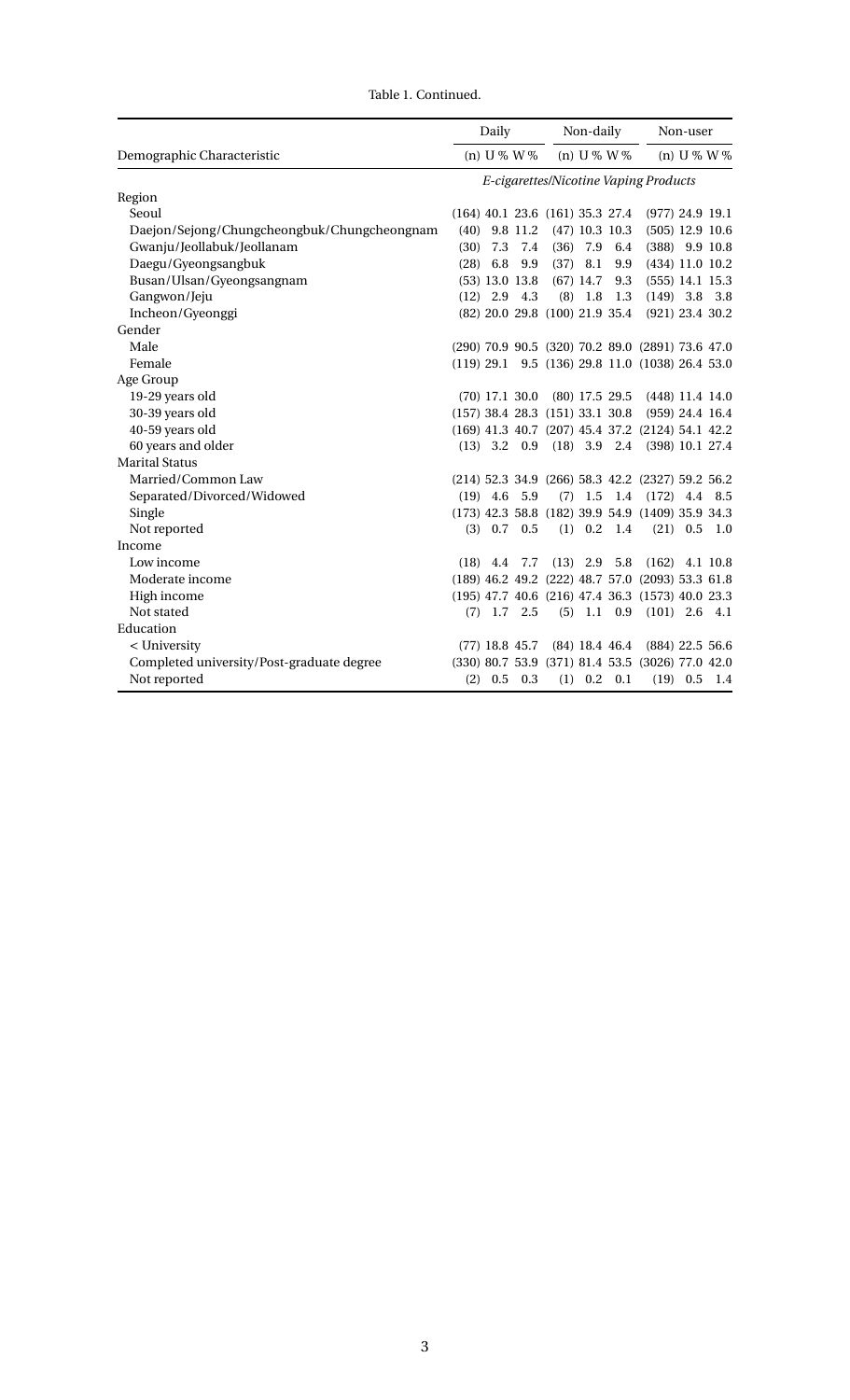Table 2. Demographic characteristics of respondents participating in the ITC Korea Wave 1 Survey by combination of tobacco products used (Cig = cigarettes, HTP = Heated Tobacco Products; EC = e-cigarettes; U % = unweighted percentages; W % = weighted percentages).

|                                              | <b>Exclusive Use Of:</b>                              |            |                |  |            |                                   |     |           |                 |  |
|----------------------------------------------|-------------------------------------------------------|------------|----------------|--|------------|-----------------------------------|-----|-----------|-----------------|--|
|                                              |                                                       | Cig        |                |  | <b>HTP</b> |                                   |     | EC        |                 |  |
| Demographic Characteristic                   |                                                       |            | (n) $U\% W\%$  |  |            | (n) $U\% W\%$                     |     |           | (n) $U\% W\%$   |  |
| Region                                       |                                                       |            |                |  |            |                                   |     |           |                 |  |
| Seoul                                        | $(354)$ 18.6 16.2                                     |            |                |  |            | $(51)$ 30.2 19.2 $(19)$ 29.2 29.4 |     |           |                 |  |
| Daejon/Sejong/Chungcheongbuk/Chungcheongnam/ |                                                       |            |                |  |            |                                   |     |           |                 |  |
| Daegu/Gyeongsangbuk                          | $(499)$ 26.3 22.5                                     |            |                |  |            | $(38)$ 22.5 18.1 $(14)$ 21.5 21.6 |     |           |                 |  |
| Gwanju/Jeollabuk/Jeollanam/Gangwon/Jeju      | $(295)$ 15.5 14.8                                     |            |                |  |            | $(15)$ 8.9 12.2 $(5)$ 7.7 3.8     |     |           |                 |  |
| Busan/Ulsan/Gyeongsangnam                    | $(289)$ 15.2 15.3                                     |            |                |  |            | $(23)$ 13.6 14.1                  |     |           | $(8)$ 12.3 13.9 |  |
| Incheon/Gyeonggi                             | $(463)$ 24.4 31.3                                     |            |                |  |            | (42) 24.9 36.4 (19) 29.2 31.3     |     |           |                 |  |
| Gender                                       |                                                       |            |                |  |            |                                   |     |           |                 |  |
| Male                                         | (1592) 83.8 91.3 (138) 81.7 95.2 (42) 64.6 87.8       |            |                |  |            |                                   |     |           |                 |  |
| Female                                       | $(308)$ 16.2 8.7                                      |            |                |  |            | $(31)$ 18.3 4.8 $(23)$ 35.4 12.2  |     |           |                 |  |
| Age Group                                    |                                                       |            |                |  |            |                                   |     |           |                 |  |
| $19 - 29$                                    | $(187)$ 9.8 12.4                                      |            |                |  |            | $(21)$ 12.4 9.0 $(20)$ 30.8 32.6  |     |           |                 |  |
| $30 - 39$                                    | $(400)$ 21.1 16.9                                     |            |                |  |            | $(50)$ 29.6 27.4 $(16)$ 24.6 23.8 |     |           |                 |  |
| 40 and older                                 | (1313) 69.1 70.7                                      |            |                |  |            | $(98)$ 58.0 63.6 (29) 44.6 43.6   |     |           |                 |  |
| <b>Marital Status</b>                        |                                                       |            |                |  |            |                                   |     |           |                 |  |
| Married/Common Law                           | $(1098)$ 57.8 52.4 $(103)$ 60.9 67.1 $(26)$ 40.0 40.9 |            |                |  |            |                                   |     |           |                 |  |
| Separated/Divorced/Widowed/Single            | $(789)$ 41.5 46.8                                     |            |                |  |            | $(65)$ 38.5 32.4 $(39)$ 60.0 59.1 |     |           |                 |  |
| Not reported                                 |                                                       |            | $(13)$ 0.7 0.8 |  |            | $(1)$ 0.6 0.6                     | (0) |           |                 |  |
| Income                                       |                                                       |            |                |  |            |                                   |     |           |                 |  |
| $< 60M$ won                                  | $(1164)$ 61.3 68.8                                    |            |                |  |            | $(77)$ 45.6 42.6 (42) 64.6 62.9   |     |           |                 |  |
| $\geq 60M$ won                               | $(686)$ 36.1 27.4                                     |            |                |  |            | (86) 50.9 54.8 (22) 33.8 35.0     |     |           |                 |  |
| Not reported                                 |                                                       | $(50)$ 2.6 | 3.8            |  |            | $(6)$ 3.6 2.6                     |     | $(1)$ 1.5 | 2.1             |  |
| Education                                    |                                                       |            |                |  |            |                                   |     |           |                 |  |
| < University                                 | $(482)$ 25.4 63.6                                     |            |                |  |            | $(28)$ 16.6 19.1 $(23)$ 35.4 35.9 |     |           |                 |  |
| Completed university/Post-graduate degree    | $(1413)$ 74.4 36.1 $(139)$ 82.2 80.1 $(42)$ 64.6 64.1 |            |                |  |            |                                   |     |           |                 |  |
| Not reported                                 |                                                       |            | $(5)$ 0.3 0.3  |  |            | $(2)$ 1.2 0.8                     | (0) |           |                 |  |
| Cigarettes/day (smokers only)                |                                                       |            |                |  |            |                                   |     |           |                 |  |
| $\leq 10$                                    | $(1002)$ 53.2 51.0                                    |            |                |  |            |                                   |     |           |                 |  |
| $> 10, \leq 20$                              | $(788)$ 41.9 41.7                                     |            |                |  |            |                                   |     |           |                 |  |
| $>$ 20, $\leq$ 30                            |                                                       | $(76)$ 4.0 | 6.3            |  |            |                                   |     |           |                 |  |
| > 30                                         |                                                       | $(16)$ 0.9 | 1.0            |  |            |                                   |     |           |                 |  |
| Mean                                         | (1882) 12.2 12.7                                      |            |                |  |            |                                   |     |           |                 |  |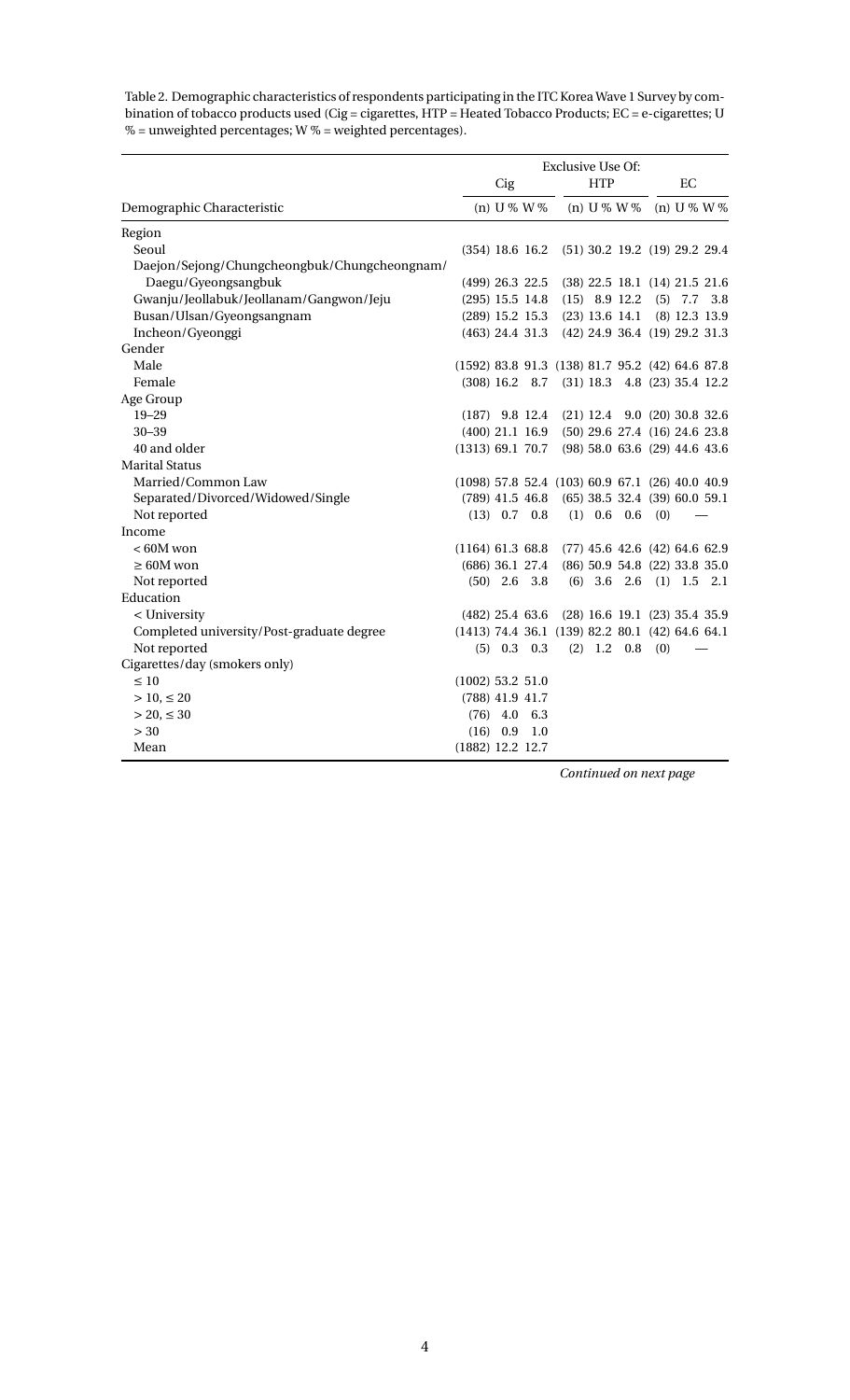|                                              | Dual Use Of:      |             |                |                                                      |            |                                   |     |                 |     |  |  |
|----------------------------------------------|-------------------|-------------|----------------|------------------------------------------------------|------------|-----------------------------------|-----|-----------------|-----|--|--|
|                                              | $Cig + HTP$       |             |                |                                                      | $Cig + EC$ |                                   |     | $HTP + EC$      |     |  |  |
| Demographic Characteristic                   |                   | (n) U % W % |                |                                                      |            | (n) U % W %                       |     | (n) U % W %     |     |  |  |
| Region                                       |                   |             |                |                                                      |            |                                   |     |                 |     |  |  |
| Seoul                                        |                   |             |                | (421) 37.1 21.2 (62) 27.2 22.0 (16) 27.6 33.1        |            |                                   |     |                 |     |  |  |
| Daejon/Sejong/Chungcheongbuk/Chungcheongnam/ |                   |             |                |                                                      |            |                                   |     |                 |     |  |  |
| Daegu/Gyeongsangbuk                          | $(207)$ 18.2 16.1 |             |                |                                                      |            | $(52)$ 22.8 22.4 $(9)$ 15.5 33.7  |     |                 |     |  |  |
| Gwanju/Jeollabuk/Jeollanam/Gangwon/Jeju      | $(111)$ 9.8 12.2  |             |                |                                                      |            | $(26)$ 11.4 10.9                  |     | $(9)$ 15.5      | 7.2 |  |  |
| Busan/Ulsan/Gyeongsangnam                    | $(146)$ 12.9 13.4 |             |                |                                                      |            | $(30)$ 13.2 9.9 $(15)$ 25.9 15.2  |     |                 |     |  |  |
| Incheon/Gyeonggi                             | $(251)$ 22.1 37.2 |             |                |                                                      |            | $(58)$ 25.4 34.7                  |     | $(9)$ 15.5 10.8 |     |  |  |
| Gender                                       |                   |             |                |                                                      |            |                                   |     |                 |     |  |  |
| Male                                         |                   |             |                | (885) 77.9 92.5 (175) 76.8 89.9 (32) 55.2 86.2       |            |                                   |     |                 |     |  |  |
| Female                                       | $(251)$ 22.1 7.5  |             |                |                                                      |            | $(53)$ 23.2 10.1 $(26)$ 44.8 13.8 |     |                 |     |  |  |
| Age Group                                    |                   |             |                |                                                      |            |                                   |     |                 |     |  |  |
| $19 - 29$                                    | $(100)$ 8.8 14.9  |             |                |                                                      |            | $(45)$ 19.7 34.9 $(7)$ 12.1 8.3   |     |                 |     |  |  |
| $30 - 39$                                    |                   |             |                | (334) 29.4 32.8 (78) 34.2 27.7 (22) 37.9 36.5        |            |                                   |     |                 |     |  |  |
| 40 and older                                 |                   |             |                | $(702)$ 61.8 52.3 (105) 46.1 37.5 (29) 50.0 55.2     |            |                                   |     |                 |     |  |  |
| <b>Marital Status</b>                        |                   |             |                |                                                      |            |                                   |     |                 |     |  |  |
| Married/Common Law                           |                   |             |                | $(744)$ 65.5 54.5 $(107)$ 46.9 30.6 $(33)$ 56.9 55.0 |            |                                   |     |                 |     |  |  |
| Separated/Divorced/Widowed/Single            |                   |             |                | (390) 34.3 45.4 (118) 51.8 67.8 (25) 43.1 45.0       |            |                                   |     |                 |     |  |  |
| Not reported                                 |                   |             | $(2)$ 0.2 0.1  |                                                      |            | $(3)$ 1.3 1.6                     | (0) |                 |     |  |  |
| Income                                       |                   |             |                |                                                      |            |                                   |     |                 |     |  |  |
| $< 60M$ won                                  |                   |             |                | $(526)$ 46.3 52.5 (135) 59.2 60.8 (36) 62.1 58.9     |            |                                   |     |                 |     |  |  |
| $\geq 60M$ won                               | $(597)$ 52.6 46.5 |             |                |                                                      |            | (87) 38.2 36.9 (21) 36.2 40.9     |     |                 |     |  |  |
| Not reported                                 |                   |             | $(13)$ 1.1 1.0 |                                                      |            | $(6)$ 2.6 2.2 $(1)$ 1.7 0.2       |     |                 |     |  |  |
| Education                                    |                   |             |                |                                                      |            |                                   |     |                 |     |  |  |
| < University                                 | $(145)$ 12.8 35.6 |             |                |                                                      |            | $(53)$ 23.2 54.2 $(10)$ 17.2      |     |                 | 5.3 |  |  |
| Completed university/Post-graduate degree    |                   |             |                | (987) 86.9 64.1 (174) 76.3 45.7 (48) 82.8 94.7       |            |                                   |     |                 |     |  |  |
| Not reported                                 |                   |             | $(4)$ 0.4 0.3  |                                                      |            | $(1)$ 0.4 0.2                     | (0) |                 |     |  |  |